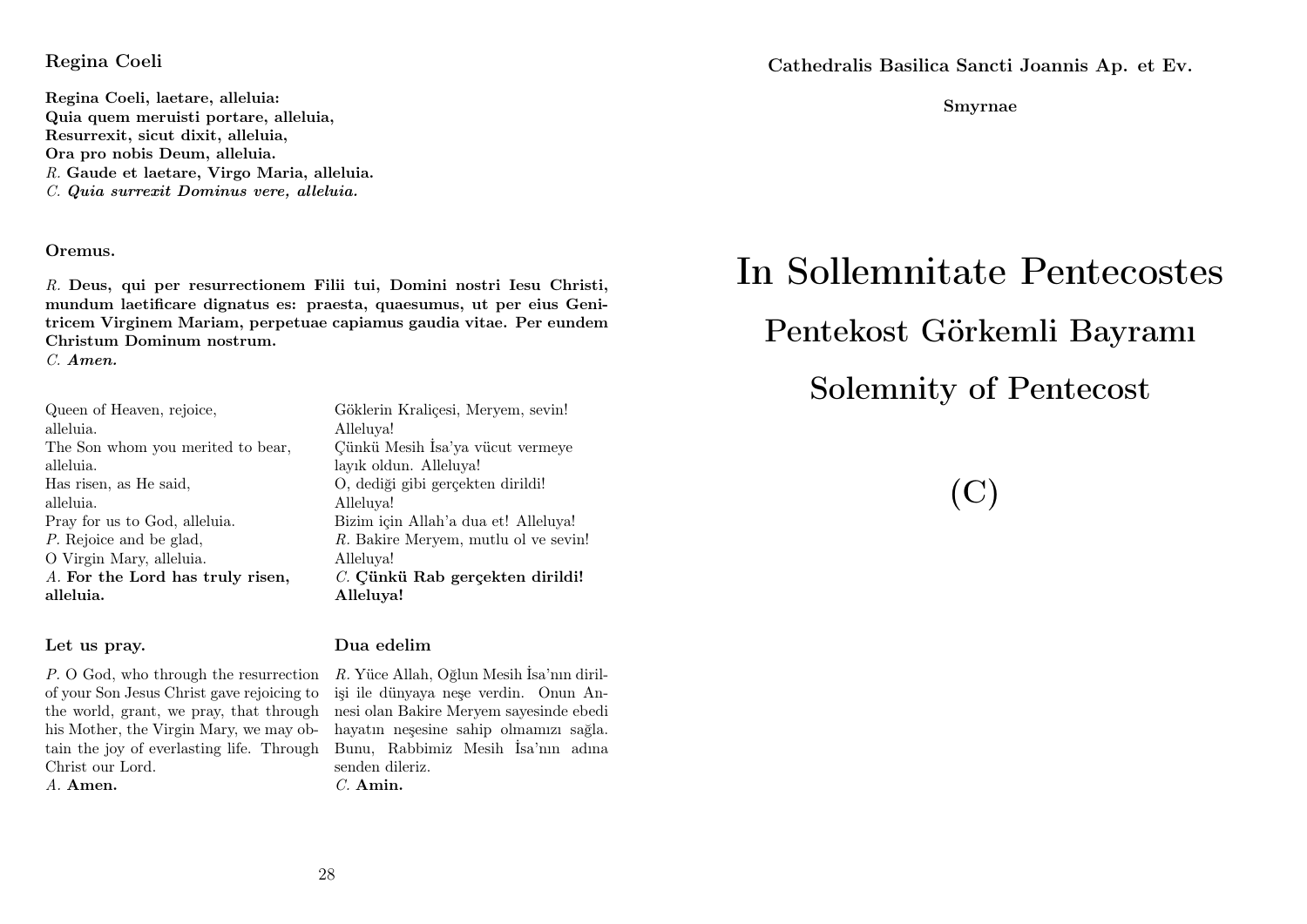#### Hymn

Come, Holy Spirit, Creator blest, and in our souls take up Thy rest; come with Thy grace and heavenly aid to fill the hearts which Thou hast made.

O comforter, to Thee we cry, O heavenly gift of God Most High, O fount of life and fire of love, and sweet anointing from above.

Thou in Thy sevenfold gifts are known; Thou, finger of God's hand we own; Thou, promise of the Father, Thou Who dost the tongue with power imbue.

Kindle our sense from above, and make our hearts o'erflow with love; with patience firm and virtue high the weakness of our flesh supply.

Far from us drive the foe we dread, and grant us Thy peace instead; so shall we not, with Thee for guide, turn from the path of life aside.

Oh, may Thy grace on us bestow the Father and the Son to know; and Thee, through endless times confessed, of both the eternal Spirit blest.

Now to the Father and the Son, Who rose from death, be glory given, with Thou, O Holy Comforter, henceforth by all in earth and heaven. Amen.

#### Komünyon'dan sonra Dua

R. Her zaman Kiliseye nimetlerini bağışlayan yüce Allah, sana yalvarıyoruz: Lütfunu ondan esirgeme. Bugün kavuşmuş olduğumuz Kutsal Ruh daima bize güç versin ve katıldığımız bu kutsal sofra bizi sonsuz hayata eriştirsin. Bunu Rabbimiz Mesih İsa'nın adına senden dileriz.

C. Amin.

#### Görkemli Takdis

 $R$ . Rab sizinle olsun.

C. Ve sizin ruhunuzla.

R. Bugün Havarilerin zihnini aydınlatan her nurun kaynağı olan Allah, Teselli edici Kutsal Ruh'un aracılığıyla sizleri armağanlarıyla doldursun.

C. Amin

R. Mucizevi bir şekilde havarilerin üzerine inen Kutsal Ruh'un ateşi sizi her kötülükten arıtsın ve sizi kendi yaşayan şanı ile aydınlatsın.

C. Amin.

R. Farklı milletten insanları Mesih İsa'nın Kilisesinde birleştiren Kutsal Ruh, Cennetin şanına katılabilmeniz için sizleri imanda güçlendirsin ve umudunuzda neşeli kılsın.

C. Amin.

R. Her seye kadir Allah,  $\mathbf{\Psi}$  Peder, Oğul ve Kutsal Ruh'un takdisi üzerinize insin ve daima sizinle beraber olsun.

C. Amin

R. Gidip herkese dirilmiş Mesih İsa'nın sevincini ilan edin. Alleluya! Alleluya!

C. Allah'a şükürler olsun. Alleluya! Alleluya!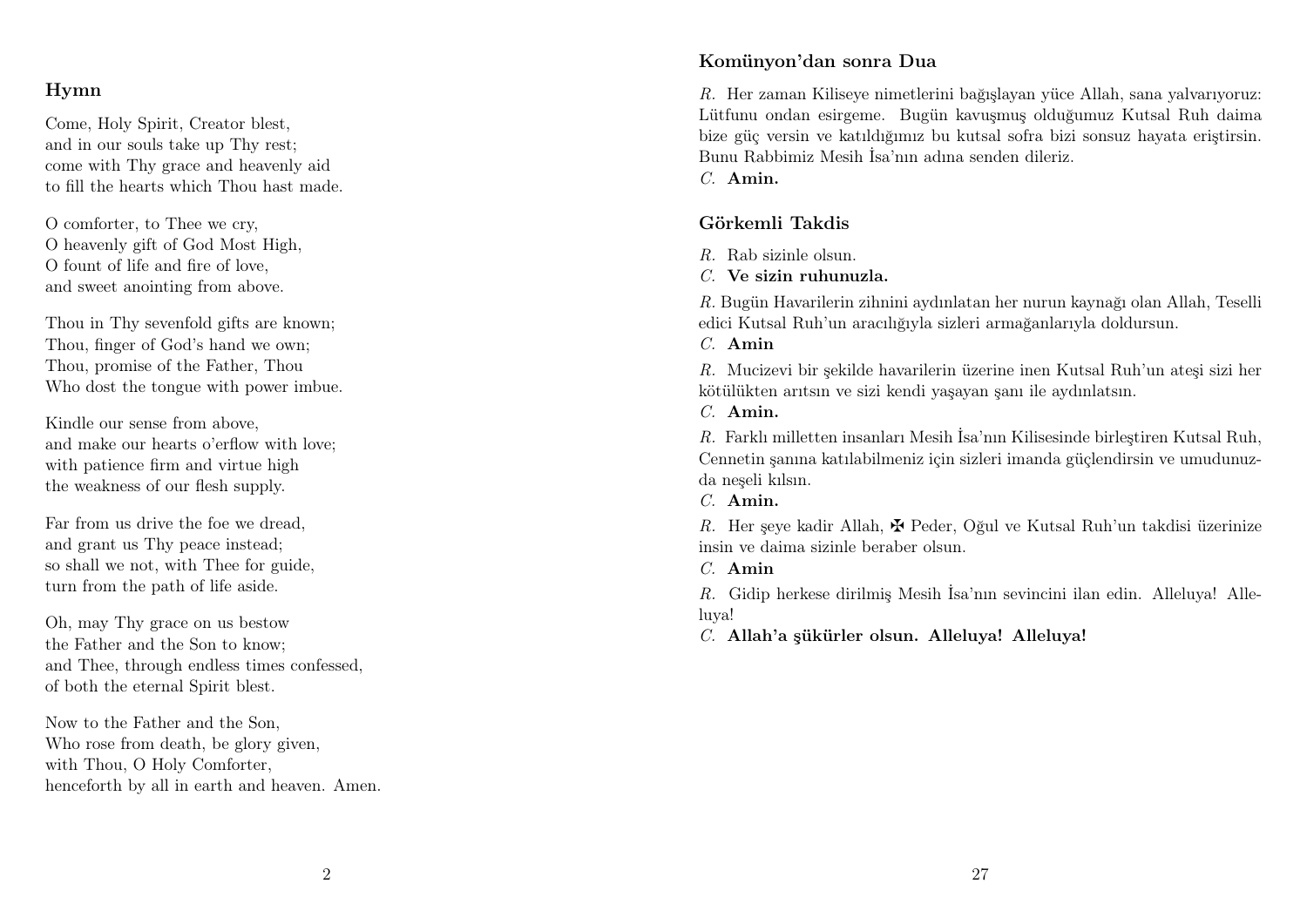#### Prayer after Communion

P. O God, who bestow heavenly gifts upon your Church, safeguard, we pray, the grace you have given, that the gift of the Holy Spirit poured out upon her may retain all its force and that this spiritual food may gain her abundance of eternal redemption. Through Christ our Lord.

A. Amen.

#### Solemn Blessing

P. The Lord be with you.

A. And with your spirit.

P. May God, the Father of lights, who was pleased to enlighten the disciples' minds by the outpouring of the Spirit, the Paraclete, grant you gladness by his blessing and may you always abound with the gifts of the same Spirit.

A. Amen.

P. May the wondrous flame that appeared above the disciples, powerfully cleanse your hearts from every evil and pervade them with purifying light.

#### A. Amen.

P. And may God, who has been pleased to unite many tongues in the profession of one faith, give you perseverance in that same faith and, by believing, may you journey from hope to clear vision.

#### A. Amen.

P. And may the blessing of almighty God, the Father, and the Son,  $\mathbf{\ddot{F}}$  and the Holy Spirit, come down on you and remain with you for ever.

#### A. Amen

P. Go in peace, glorifying the Lord by your life, alleluia, alleluia.

A. Thanks be to God, alleluia, alleluia.

### Hymnus (İlahi)

Veni, creátor Spíritus, mentes tuórum vísita, imple supérna grátia, quæ tu creásti péctora.

Qui díceris Paráclitus, altíssimi Donum Dei, fons vivus, ignis, cáritas, et spiritális únctio.

Tu septifórmis múnere, dígitus patérnæ déxteræ, tu rite promíssum Patris, sermóne ditans gúttura.

Accénde lumen sensibus, infúnde amórem córdibus, infírma nostri córporis virtúte firmans pérpeti.

Hostem repéllas lóngius pacémque dones prótinus; ductóre sic te právio vitémus omne nóxium.

Per Te sciámus da Patrem noscámus atque Fílium. teque utriúsque Spíritum credámus omni témpore.

Deo Patri sit glória, et Fílio, qui a mórtuis surréxit, ac Paráclito, in sæculórum sæcula. Amen.

Ey yaratıcı Ruh, gel! Kalbimizin içine buyur, yarattığın yüreklerini, Göksel nimetlerle doldur.

Kutsal teselli verici, Ulu Allah'ın nimeti, Sonsuz pınar, ateş, sevgi, Ruhlarda etkili olan kuvveti.

Ey yedi armağanı veren, Peder'in elinin parmağı, Allah'ın gerçek vaadi, Söz sanatını dile veren.

Sen aydınlat aklımızı, Alevlendir sevgimizi, düzelt kusurlarımızı, Canlandır kuvvetimizi.

Bizden Şeytan'ı def et! Acele barışı tesis et! Rehberliğinde olan biz de, Kötülükten kurtulalım.

Senden Peder'i anlayalım. Tek Oğul'u tanıyalım. İkisi ile itibarlı sana, İman edelim daima.

Şan olsun Peder Allah'a, Ölüm'ü yenen Oğlu'na, Ve teselli verici Ruh'a, Sonsuza dek, şan ve şeref olsun. Amin.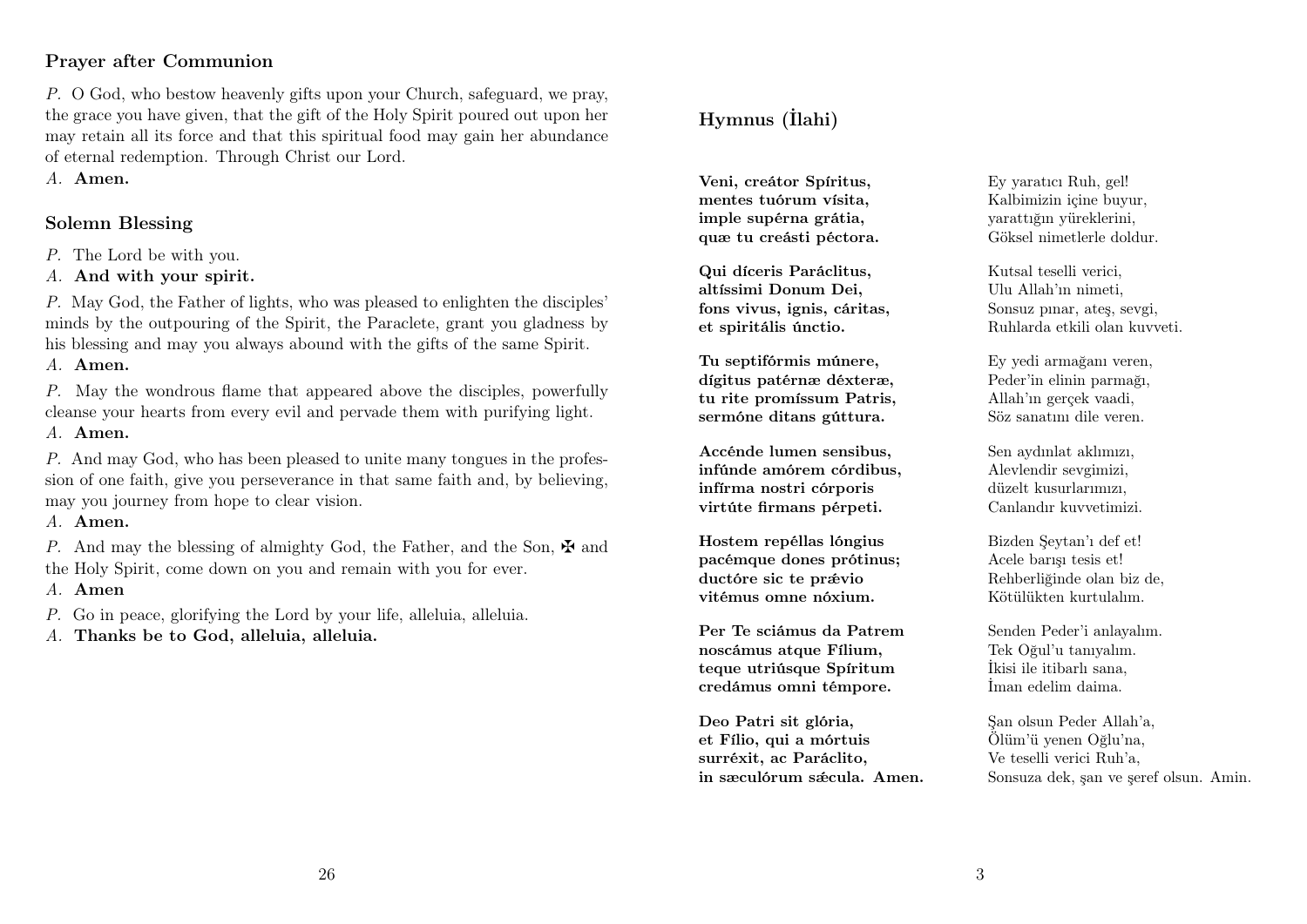### Introductory Rites

P. In the name of the Father, and of the Son, and of the Holy Spirit.

#### A. Amen.

P. The grace of our Lord Jesus Christ and the love of God and the communion of the Holy Spirit be with you all.

A. And with your spirit.

### Penitential Act

P. Brethren, let us acknowledge our sins, and so prepare ourselves to celebrate the sacred mysteries.

I confess to almighty God, and to you, my brothers and sisters, that I have greatly sinned, in my thoughts and in my words, in what I have done and in what I have failed to do, through my fault, through my fault, through my most grievous fault; therefore I ask blessed Mary ever-Virgin, all the Angels and Saints, and you, my brothers and sisters, to pray for me to the Lord our God.

May almighty God have mercy on us, forgive us our sins, and bring us to everlasting life.

A. Amen.

### Kyrie

- **V.** Kyrie, eleison. P. Lord, have mercy.
- 
- 
- 
- 
- 
- 
- R. Kyrie, eleison. A. Lord, have mercy.
- V. Christe, eleison. P. Christ, have mercy.
- R. Christe, eleison. A. Christ, have mercy.
- **V.** Kyrie, eleison.  $P$ . Lord, have mercy.
- R. Kyrie, eleison. A. Lord, have mercy.

R. Rabbimiz Mesih İsa, Havarilerine "Sizleri barış içinde bırakıyorum, size benim huzurumu veriyorum" dedin. Günahlarımıza değil, Kilisenin imanına bak ve ona isteğine göre birlik ve barış bağışla. Sen Allah olarak ebediyen varsın ve hükmedersin.

C. Amin.

- R. Allah'ın selameti daima sizinle olsun.
- C. Ve sizin ruhunuzla.
- R. Kardeşlerim, Mesih'in sevgisi içinde birbirinize barış ve huzur dileyiniz.

#### Agnus Dei

Agnus Dei, qui tollis peccata mundi: miserere nobis. Agnus Dei, qui tollis peccata mundi: miserere nobis. Agnus Dei, qui tollis peccata mundi: dona nobis pacem.

Ey insanların günahlarını kaldıran Allah'ın kurbanı bize merhamet eyle. Ey insanların günahlarını kaldıran Allah'ın kurbanı bize merhamet eyle. Ey insanların günahlarını kaldıran Allah'ın kurbanı, bize barış ve huzur bağışla.

R. Ne mutlu Rabbin sofrasına davet edilenlere. İşte Allah'ın kurbanı, dünyayı günahlardan kurtaran budur.

C. Rabbim, bana gelmene layık değilim, ancak tek bir söz söyle, ruhum şifa bulacaktır.

### Komünyon Nakaratı

C. Havariler Kutsal Ruh'la dolu olarak yüce Allah'ın yaptığı harikaları anlatmaya başladılar. Alleluya! (Hav. Kit. 2,4.11).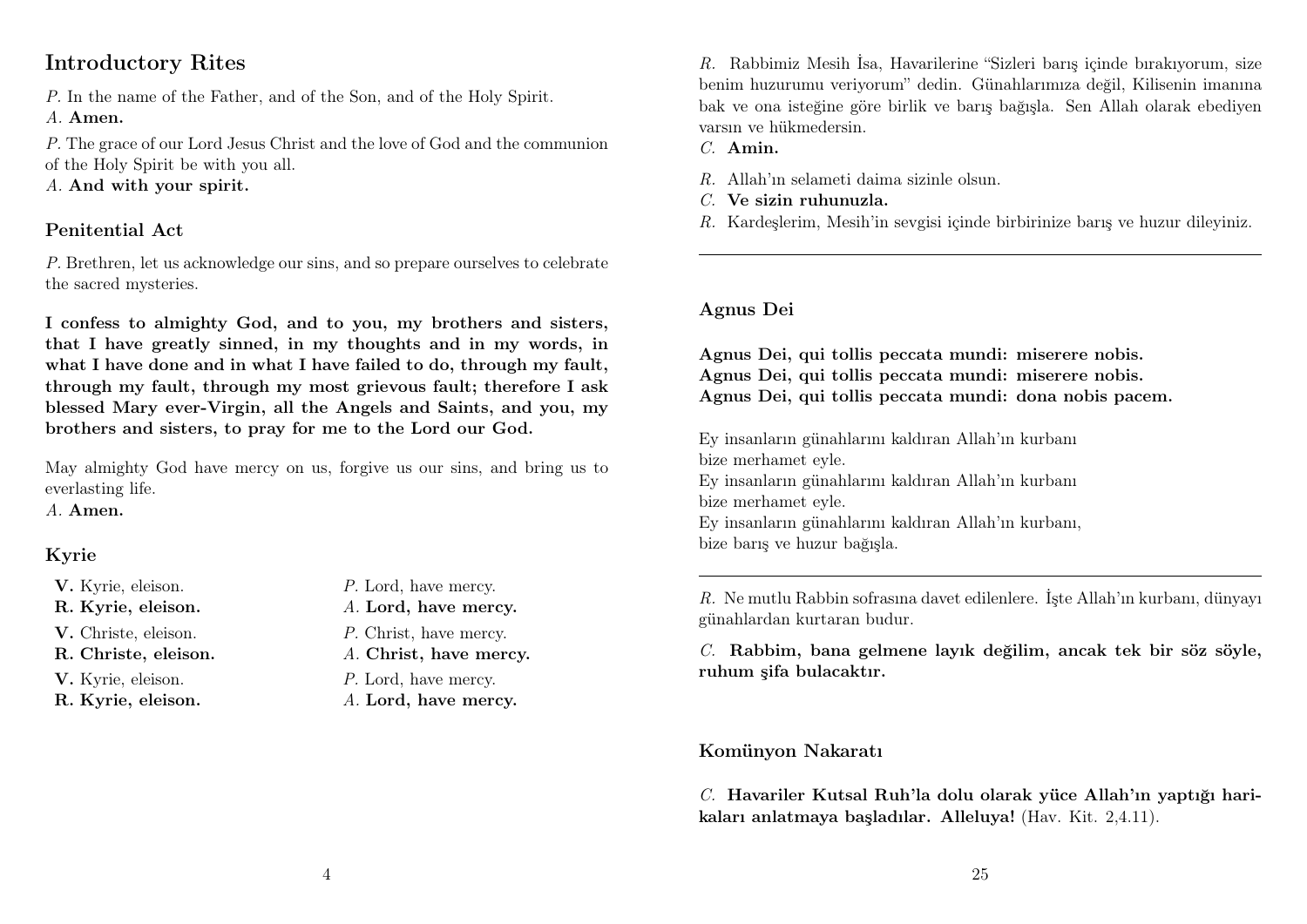P. Lord Jesus Christ, who said to your Apostles: Peace I leave you, my peace I give you; look not on our sins, but on the faith of your Church, and graciously grant her peace and unity in accordance with your will. Who live and reign for ever and ever.

A. Amen.

- P. The peace of the Lord be with you always.
- A. And with your spirit.
- P. Let us offer each other a sign of peace.

### Agnus Dei

Agnus Dei, qui tollis peccata mundi: miserere nobis. Agnus Dei, qui tollis peccata mundi: miserere nobis. Agnus Dei, qui tollis peccata mundi: dona nobis pacem.

Lamb of God, you take away the sins of the world, have mercy on us. Lamb of God, you take away the sins of the world, have mercy on us. Lamb of God, you take away the sins of the world, grant us peace.

P. Behold the Lamb of God, behold him who takes away the sins of the world. Blessed are those called to the supper of the Lamb.

A. Lord, I am not worthy that you should enter under my roof, but only say the word and my soul shall be healed.

Antiphon of Communion

A. They were all filled with the Holy Spirit and spoke of the marvels of God, alleluia. (Acts 2: 4, 11)

## Giriş Duaları

R. Peder, Oğul ve Kutsal Ruh'un adına.

C. Amin.

R. Rabbimiz Mesih İsa'nın lütfu, Peder Allah'ın sevgisi ve birlik sağlayan Kutsal Ruh'un kudreti daima sizinle beraber olsun.

C. Ve sizin ruhunuzla.

### Pişmanlık Eylemi

R. Kurtuluşumuzun gizemini kutlamadan önce günahkâr olduğumuzu hatırlayalım ve pişmanlık duyarak Allah'tan af dileyelim.

Her şeye kadir Allah'a ve size kardeşlerim, düşüncelerimle ve sözlerimle, eylemlerimle ve ihmallerimle çok günah işlediğimi itiraf ediyorum. Gerçekten günah işledim. Bu nedenle Bakire Meryem Ana'ya, Meleklere, bütün Azizlere ve size kardeşlerim, yalvarıyorum, benim için Rab'bimiz Allah'a dua ediniz.

Her şeye kadir Allah bize merhamet etsin, günahlarımızı affetsin ve bizi ebedi hayata kavuştursun.  $R$  Amin.

### Kyrie

| V. Kyrie, eleison.   | R. Rab'bim, bize merhamet eyle.   |
|----------------------|-----------------------------------|
| R. Kyrie, eleison.   | C. Rab'bim, bize merhamet eyle.   |
| V. Christe, eleison. | R. Mesih Isa, bize merhamet eyle. |
| R. Christe, eleison. | C. Mesih İsa, bize merhamet eyle. |
| V. Kyrie, eleison.   | R. Rab'bim, bize merhamet eyle.   |
| R. Kyrie, eleison.   | C. Rab'bim, bize merhamet eyle.   |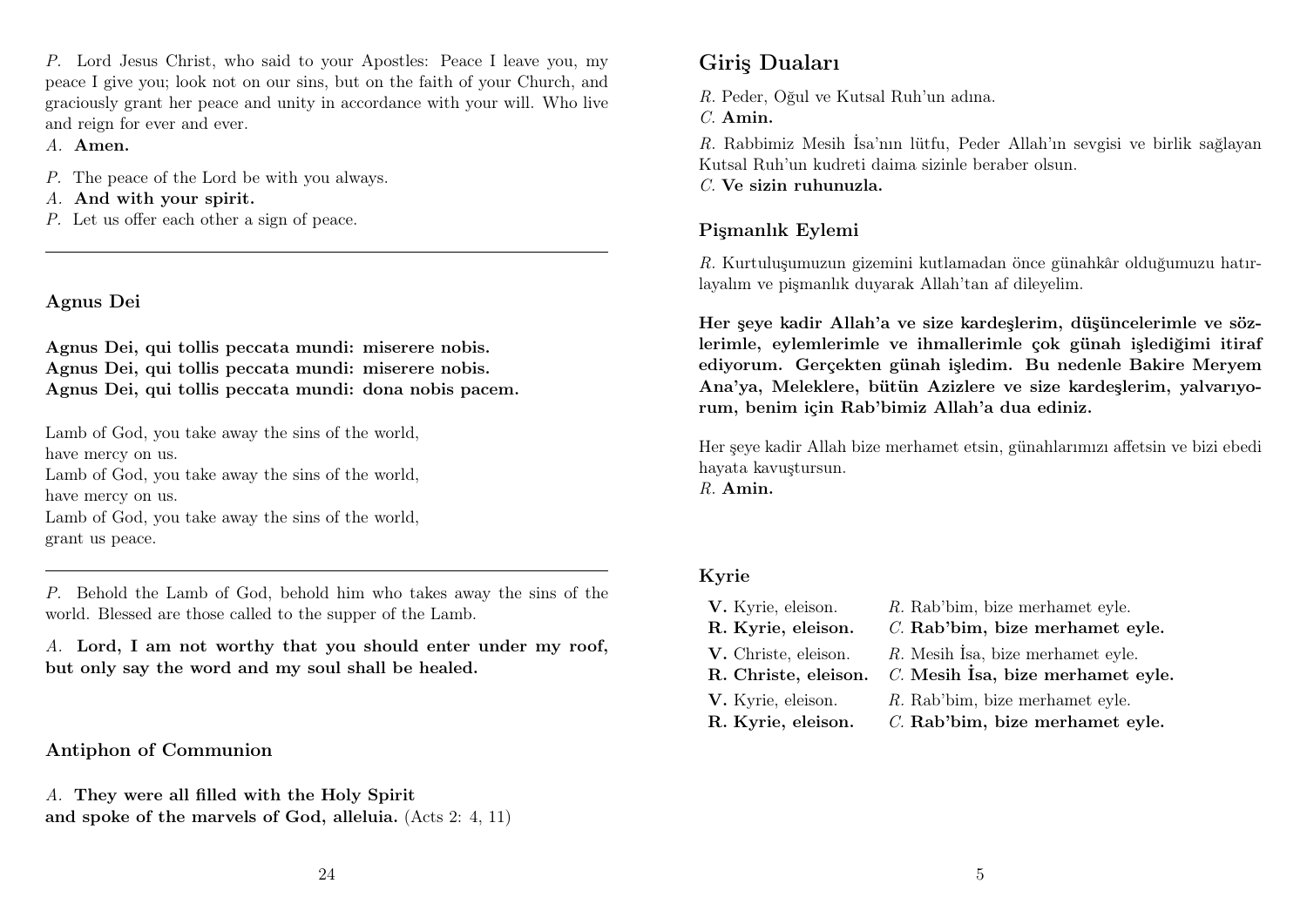During the hymn "Gloria in excelsis Deo", as a sign of the outpouring of the Holy Spirit, rose petals are sprinkled to symbolize the tongues of fire descended on the Apostles on the day of Pentecost.

#### Gloria

Gloria in excelsis Deo et in terra pax hominibus bonae voluntatis. Laudamus te, benedicimus te, adoramus te, glorificamus te, gratias agimus tibi propter magnam gloriam tuam, Domine Deus, Rex caelestis Deus Pater omnipotens, Domine Fili unigenite, Iesu Christe, Domine Deus, Agnus Dei, Filius Patris, qui tollis peccata mundi, miserere nobis; qui tollis peccata mundi, suscipe deprecationem nostram. Qui sedes ad dexteram Patris, miserere nobis. Quoniam tu solus Sanctus, tu solus Dominus, tu solus Altissimus, Iesu Christe, cum Sancto Spiritu: in gloria Dei Patris. Amen.

Glory to God in the highest, and on earth peace to people of good will. We praise you, we bless you, we adore you, we glorify you, we give you thanks for your great glory, Lord God, heavenly King, O God, almighty Father. Lord Jesus Christ, Only Begotten Son, Lord God, Lamb of God, Son of the Father, you take away the sins of the world, have mercy on us; you take away the sins of the world, receive our prayer; you are seated at the right hand of the Father, have mercy on us. For you alone are the Holy One, you alone are the Lord, you alone are the Most High, Jesus Christ, with the Holy Spirit, in the glory of God the Father. Amen.

#### Let us pray

P. O God, who by the mystery of today's great feast sanctify your whole Church on every people and nation, pour out, we pray, the gifts of the Holy Spirit across the face of the earth and, with the divine grace that was at work when the Gospel was first proclaimed, fill now, once more, the hearts of believers.

Through our Lord Jesus Christ, your Son, who lives and reigns with you in the unity of the Holy Spirit, one God, for ever and ever.

olan Havariler ve Azizlerle birlikte, ebedi hayata kavuşmamızı, sevgili Oğlun Mesih İsa ile seni övmemizi ve sana ebediyen şükretmemizi sağla.

Her şeye kadir Peder Allah, Kutsal Ruh'un sağladığı birlik içinde, Mesih sayesinde, Mesih içinde ve Mesih'le birlikte, asırlar boyunca, sana şan ve övgüler olsun.

C. Amin.

### Komünyon Duası

Kurtarıcımız Mesih İsa'nın bize öğrettiği duayı iman ve güvenle söyleyelim.

Praeceptis salutaribus moniti, et divina institutione formati, audemus dicere:

Pater noster, qui es in caelis, sanctificetur nomen tuum, adveniat regnum tuum, fiat voluntas tua, sicut in caelo et in terra. Panem nostrum cotidianum da nobis hodie, et dimitte nobis debita nostra, sicut et nos dimittimus debitoribus nostris, et ne nos inducas in tentationem, sed libera nos a malo.

Göklerdeki Pederimiz, adın yüceltilsin, hükümdarlığın gelsin, göklerde olduğu gibi, yeryüzünde de senin isteğin olsun. Günlük ekmeğimizi bugün de bize ver, bize kötülük edenleri bağışladığımız gibi, sen de bağışla suçlarımızı. Bizi günah işlemekten koru ve kötülükten kurtar.

R. Her kötülükten bizi kurtar, Allah'ım; günlerimizi barış ve huzur içinde geçirmemize yardım et. Merhametinle günahtan bizi kurtar; sonsuz mutluluğun ümidi içinde yaşayan ve Kurtarıcımız Mesih İsa'nın gelişini bekleyen bizleri, yaşamdaki zorluklar karşısında koru ve kuvvetlendir.

C. Çünkü hükümdarlık, kudret ve yücelik ebediyen senindir.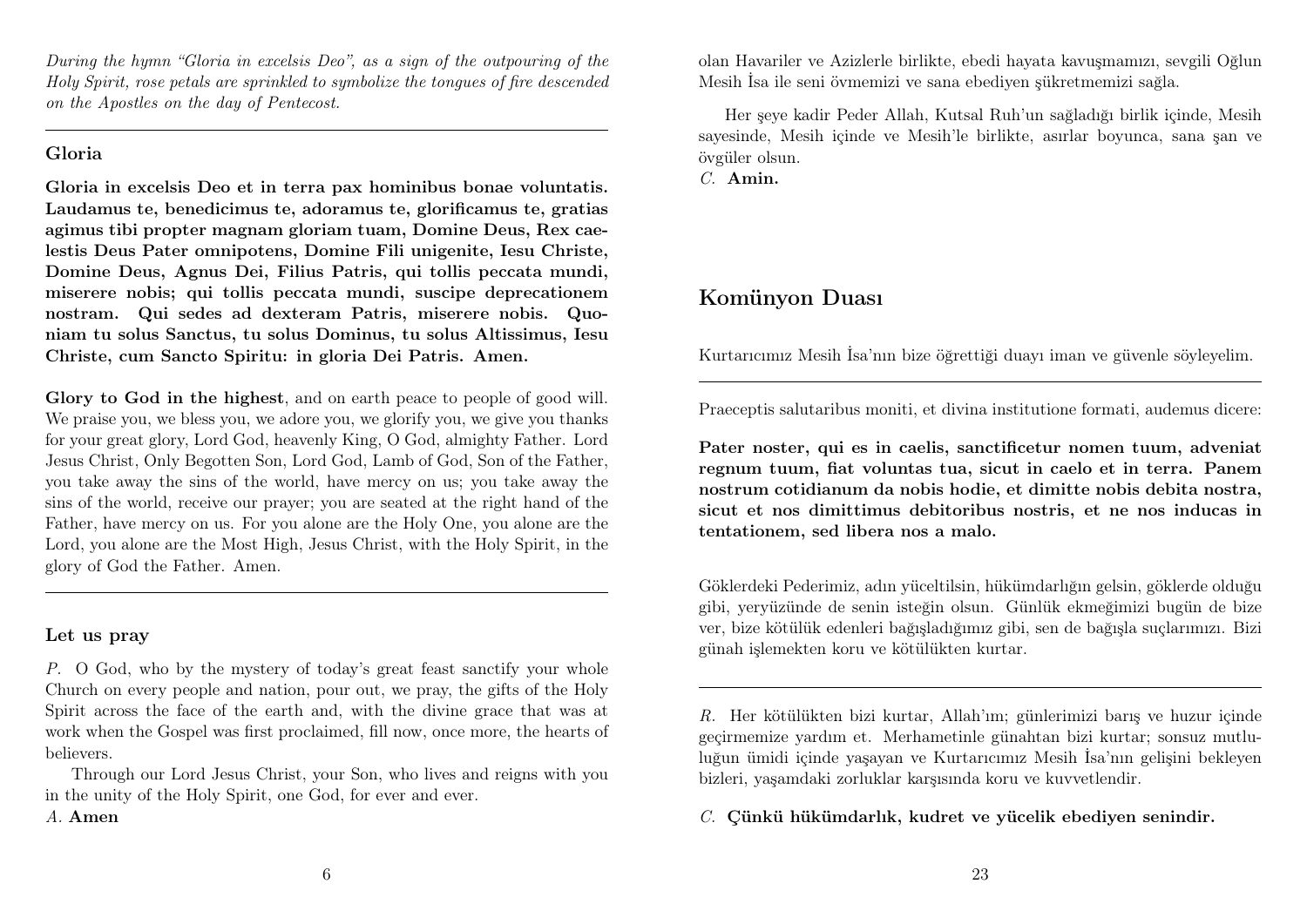Virgin Mary, Mother of God, with her spouse Saint Joseph, with the blessed Apostles, and all the Saints who have pleased you throughout the ages, we may merit to be coheirs to eternal life, and may praise and glorify you through your Son, Jesus Christ.

Through him, and with him, and in him, O God, almighty Father, in the unity of the Holy Spirit, all glory and honor is yours, for ever and ever. A. Amen.

### Rite of Communion

At the Savior's command and formed by divine teaching, we dare to say:

Praeceptis salutaribus moniti, et divina institutione formati, audemus dicere:

Pater noster, qui es in caelis, sanctificetur nomen tuum, adveniat regnum tuum, fiat voluntas tua, sicut in caelo et in terra. Panem nostrum cotidianum da nobis hodie, et dimitte nobis debita nostra, sicut et nos dimittimus debitoribus nostris, et ne nos inducas in tentationem, sed libera nos a malo.

Our Father, who art in heaven, hallowed be thy name; Thy kingdom come; Thy will be done on earth as it is in heaven. Give us this day our daily bread; and forgive us our trespasses as we forgive those who trespass against us; and lead us not into temptation, but deliver us from evil.

P. Deliver us, Lord, we pray, from every evil, graciously grant peace in our days, that, by the help of your mercy, we may be always free from sin and safe from all distress, as we await the blessed hope and the coming of our Savior, Jesus Christ.

A. For the kingdom, the power, and the glory are yours, now and for ever.

"Gloria in excelsis Deo" ilahisi esnasında, Kutsal Ruh'un inişinin işareti olarak, Pentekost gününde Havarilerin üzerine diller şeklinde ateşin inişini simgeleyen gül yaprakları imanlıların üzerine serpilir.

#### Gloria

Gloria in excelsis Deo et in terra pax hominibus bonae voluntatis. Laudamus te, benedicimus te, adoramus te, glorificamus te, gratias agimus tibi propter magnam gloriam tuam, Domine Deus, Rex caelestis Deus Pater omnipotens, Domine Fili unigenite, Iesu Christe, Domine Deus, Agnus Dei, Filius Patris, qui tollis peccata mundi, miserere nobis; qui tollis peccata mundi, suscipe deprecationem nostram. Qui sedes ad dexteram Patris, miserere nobis. Quoniam tu solus Sanctus, tu solus Dominus, tu solus Altissimus, Iesu Christe, cum Sancto Spiritu: in gloria Dei Patris. Amen.

Göklerdeki yüce Allah'a övgüler olsun. Yeryüzündeki iyi niyetli insanlara, barış gelsin. Seni överiz, Seni yüceltiriz. Sana ibadet ederiz. Sana hamdederiz. Yüce Allah, göklerin kralı, her şeye kadir Peder Allah, sonsuz şanın için sana şükrederiz. Mesih İsa, biricik Oğul, Yüce Allah, Allah'ın kurbanı, Pederin Oğlu, dünyanın günahlarını kaldıran Sen, bize merhamet eyle. Dünyanın günahlarını kaldıran Sen, dualarımızı kabul eyle. Yüce Allah'ın sağında oturan Sen, bize merhamet eyle. Çünkü yalnız Sen kutsalsın, yalnız Sen Rabbimizsin, yalnız Sen yücesin. Ey Mesih İsa, Kutsal Ruh'la birlikte Peder Allah'ın şanındasın. Amin.

#### Dua edelim

R. R. Allah'ım, bugün kutladığımız Kutsal Ruh'la, Kilise'nin kutsallığını bütün uluslarda gerçekleştiriyorsun. Yeryüzünün her köşesini Kutsal Ruh'un nimetleriyle doldur ve İncil'in ilan edildiği Kilise'nin ilk günlerinde gerçekleştirmiş olduğun kurtuluş eserini, sana iman edenlerin kalplerinde bugün de devam ettir.

Bunu, seninle ve Kutsal Ruh'la birlikte şimdi ve ebediyen hükmeden Oğlun Rabbimiz Mesih İsa'nın adına senden dileriz. C. Amin.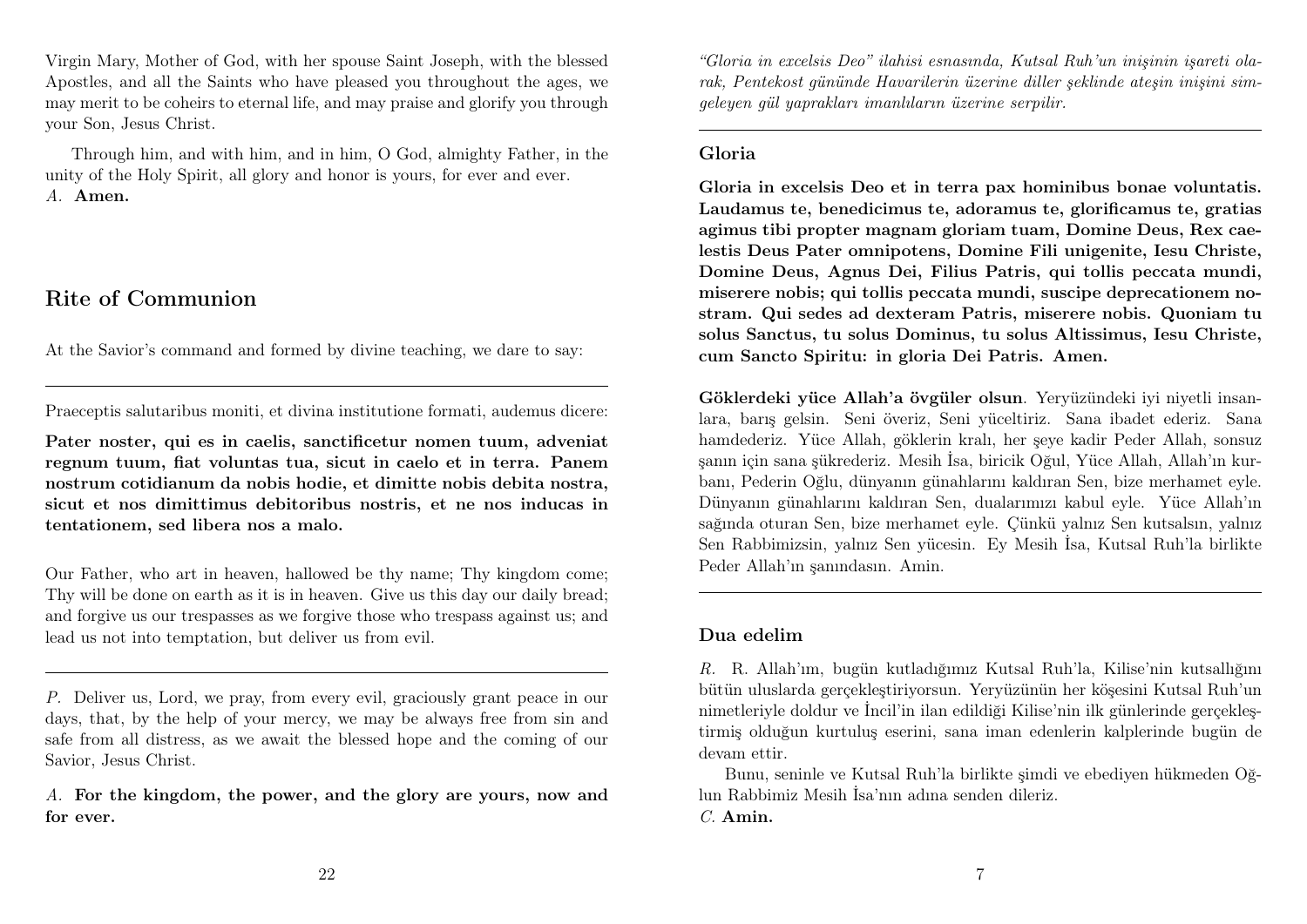### Liturgy of the Word

#### First Reading

#### A Reading from the Acts of the Apostles  $2:1-11$

When the time for Pentecost was fulfilled, they were all in one place together. And suddenly there came from the sky a noise like a strong driving wind, and it filled the entire house in which they were. Then there appeared to them tongues as of fire, which parted and came to rest on each one of them. And they were all filled with the Holy Spirit and began to speak in different tongues, as the Spirit enabled them to proclaim.

Now there were devout Jews from every nation under heaven staying in Jerusalem. At this sound, they gathered in a large crowd, but they were confused because each one heard them speaking in his own language. They were astounded, and in amazement they asked, «Are not all these people who are speaking Galileans? Then how does each of us hear them in his native language? We are Parthians, Medes, and Elamites, inhabitants of Mesopotamia, Judea and Cappadocia, Pontus and Asia, Phrygia and Pamphylia, Egypt and the districts of Libya near Cyrene, as well as travelers from Rome, both Jews and converts to Judaism, Cretans and Arabs, yet we hear them speaking in our own tongues of the mighty acts of God.»

The word of the Lord. A. Thanks be to God.

#### Responsorial Psalm Ps 104:1, 24, 29-30, 31, 34

A. Lord, send out your Spirit,

and renew the face of the earth.

Bless the Lord, O my soul!

O Lord, my God, you are great indeed! How manifold are your works, O Lord!

the earth is full of your creatures;

A. Lord, send out your Spirit,

and renew the face of the earth.

Kutsal, Kutsal, Kutsal, evrenin Tanrısı. Gökler ve yerler şanınla doludur. "Hosanna" göklerdeki Yüce Allah'a. Rabbin adına gelen yüceltilsin. "Hosanna" göklerdeki Yüce Allah'a.

Rabbimiz, gerçekten sen kutsalsın ve her mükemmelliğin kaynağısın.

Sana yalvarıyoruz, Allah'ım, bu adakların Rabbimiz Mesih İsa'nın bedeni ve kanı olmaları için, onları Kutsal Ruh'un kudretiyle  $\mathbf{\ddot{F}}$  kutsal kıl.

Mesih İsa ele verilip, kendi iradesiyle ölüme doğru yürüdüğü zaman, ekmeği aldı, sana şükrederek onu böldü ve Havarilerine vererek şöyle dedi:

ALINIZ VE HEPİNİZ YİYİNİZ, BU SİZİN İÇİN KURBAN EDİLEN BENİM BEDENİMDİR.

Aynı şekilde, yemekten sonra, şarap kupasını aldı, sana şükrederek onu takdis etti ve Havarilerine vererek şöyle dedi:

ALINIZ VE HEPİNİZ BU KUPADAN İÇİNİZ, BU BENİM KANIMDIR, YENİ VE EBEDİ AHDİN KANIDIR. O, GÜNAHLARIN BAĞIŞLANMASI İÇİN SİZİN VE BÜTÜN İNSANLAR UĞRUNA DÖKÜLECEKTİR. BUNU BENİ ANMAK İÇİN YAPINIZ.

İmanın gizi büyüktür.

#### Rabbimiz Mesih İsa, senin ölümünü anıyoruz, dirilişini kutluyoruz ve şanlı gelişini bekliyoruz.

Allah'ım, Oğlu'nun ölümünü ve dirilişini anarak, bu ebedi hayatın ekmeğini ve kurtuluş kupasını sana sunarak şükrediyoruz; çünkü huzurunda sana hizmet etmeye bizleri layık gördün. Alçakgönüllülükle sana yalvarıyoruz: Mesih İsa'nın bedenini ve kanını paylaştığımız zaman, Kutsal Ruh'un kudretiyle hepimizin toplanmasını ve birlik içinde yaşamasını sağla.

Bütün dünyaya yayılmış olan Kilise'ni hatırla, Rabbim, Papa Hazretleri . . . , Episkoposumuz . . . ve senin hizmetinde bulunanlarla birlikte, Kilise'ni sevginle güçlendir.

Diriliş ümidi içinde ölmüş olan kardeşlerimizi ve merhametine sığınmış olan tüm ölülerimizi hatırla. Rabbim, onları cennete kabul eyle ve ebedi nura kavuştur. Hepimize merhametini göstermeni diliyoruz. Allah'ın Annesi, Bakire Aziz Meryem, O'nun eşi Aziz Yusuf, bu dünyada senin sevgini kazanmış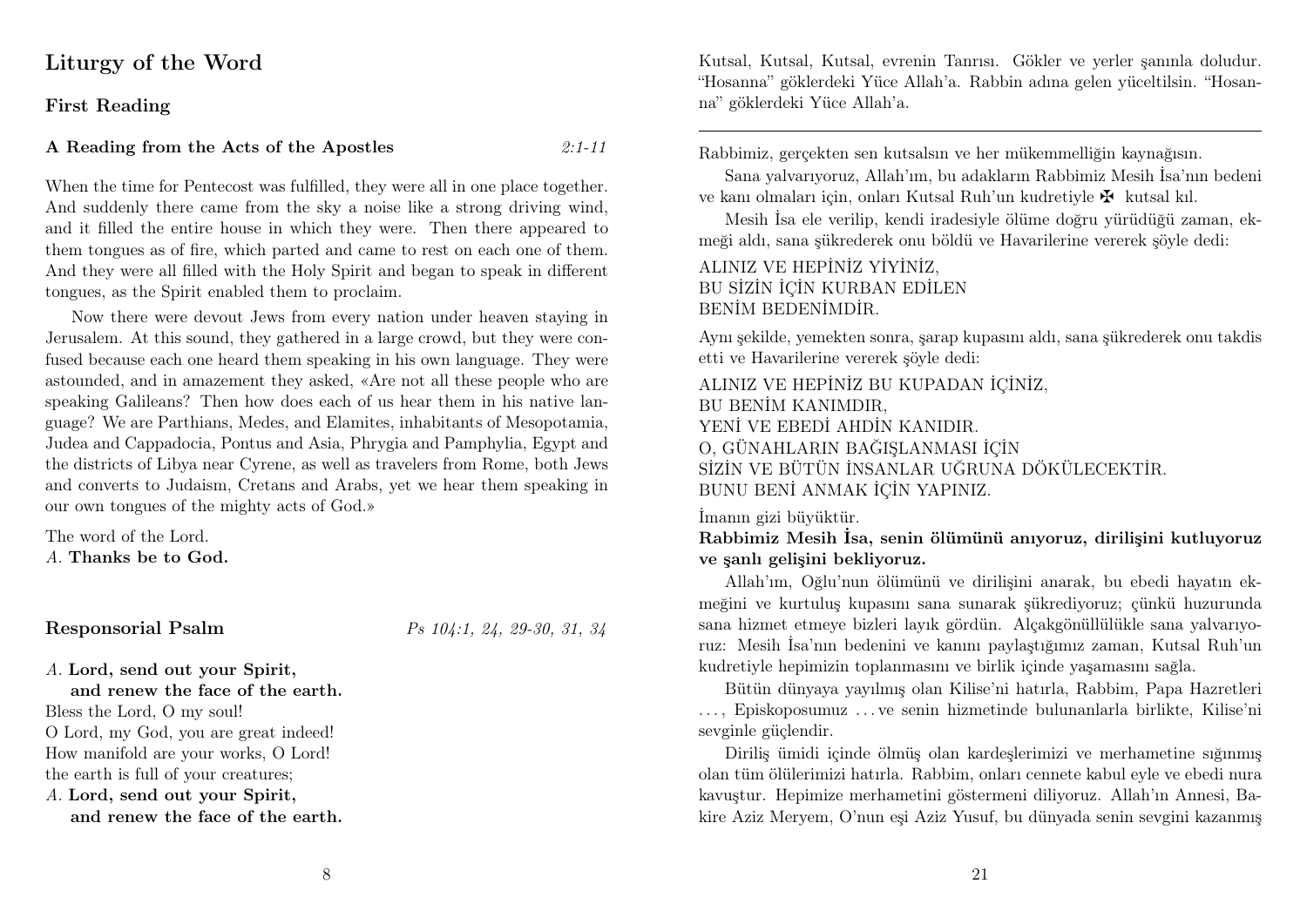Holy, Holy, Holy Lord God of hosts. Heaven and earth are full of your glory. Hosanna in the highest. Blessed is he who comes in the name of the Lord. Hosanna in the highest.

You are indeed Holy, O Lord, the fount of all holiness.

Make holy, therefore, these gifts, we pray, by sending down your Spirit upon them like the dewfall, so that they may become for us the Body  $\mathbf{\ddot{F}}$  and Blood of our Lord Jesus Christ.

At the time he was betrayed and entered willingly into his Passion, he took bread and, giving thanks, broke it, and gave it to his disciples, saying:

TAKE THIS, ALL OF YOU, AND EAT OF IT: THIS IS MY BODY WHICH WILL BE GIVEN UP FOR YOU.

In a similar way, when supper was ended, he took the chalice and, once more giving thanks, he gave it to his disciples, saying:

TAKE THIS, ALL OF YOU, AND DRINK FROM IT; FOR THIS IS THE CHALICE OF MY BLOOD, THE BLOOD OF THE NEW AND ETERNAL COVENANT, WHICH WILL BE POURED OUT FOR YOU AND FOR MANY FOR THE FORGIVENESS OF SINS. DO THIS IN MEMORY OF ME.

The mystery of faith.

#### We proclaim your Death, O Lord, and profess your Resurrection until you come again.

Therefore, as we celebrate the memorial of his Death and Resurrection, we offer you, Lord, the Bread of life and the Chalice of salvation, giving thanks that you have held us worthy to be in your presence and minister to you. Humbly we pray that, partaking of the Body and Blood of Christ, we may be gathered into one by the Holy Spirit.

Remember, Lord, your Church, spread throughout the world, and bring her to the fullness of charity, together with  $N$ , our Pope and  $N$ , our Bishop and all the clergy.

Remember also our brothers and sisters who have fallen asleep in the hope of the resurrection, and all who have died in your mercy: welcome them into the light of your face. Have mercy on us all, we pray, that with the Blessed

### Kutsal Kitabın Okunması

Birinci Okuma

#### Havarilerin İşleri Kitabından Sözler 2 :1-11

Pentekost günü geldiğinde, iman edenlerin hepsi bir arada bulunuyorlardı. Ansızın gökten, güçlü bir rüzgârın gürültüsüne benzer bir ses geldi ve bulundukları evi tümüyle doldurdu. Dillere benzer alevlerin dağılıp her birinin üzerine indiğini gördüler. Hepsi Kutsal Ruh'la doldular ve Ruh'un kendilerine verdiği sözlere göre, ayrı dillerde konuşmaya başladılar.

O sırada, Yeruşalem'de dünyanın bütün ülkelerinden gelmiş olan dindar Yahudiler vardı. Bu gürültü üzerine, büyük bir kalabalık toplandı ve şaşkınlık içinde kaldı, çünkü her biri onların kendi dilinde konuştuklarını işitiyordu. Hayret ve şaşkınlık içinde şöyle diyorlardı: «Bu konuşan adamların hepsi Celileli değil mi? Nasıl oluyor da her birimiz onların kendi ana dilimizde konuştuklarını işitiyoruz? Aramızda Partlar, Medler, Elamlılar var. Mezopotamya'da, Yahudiye ve Kapadokya'da, Pontus ve Asya'da, Frikya ve Pamfilya'da, Mısır ve Libya'nın Kirene'ye yakın bölgelerinde yaşayanlar var. Burada Romalı konuklar, Yahudiler ve Yahudilerin inancını benimsemiş olanlar, Giritliler ve Araplar var. Ama her birimiz onların kendi dilimizde Allah'ın harikalarını anlattıklarını işitiyoruz».

İşte, Rabbin sözleridir. C. Rabbim, sana şükürler olsun.

Mezmur 104: 1,24,29,30-31,34

C. Rabbim, içimizde yeni bir kalp yaratan Kutsal Ruh'u bize gönder!

Yücelt Rabbi, ey ruhum!

Ey Rab, benim Allah'ım, sen ne yücesin!

Yapıtların ne kadar çok, ey Rab!

Yeryüzü canlılarla doludur!

C. Rabbim, içimizde yeni bir kalp yaratan Kutsal Ruh'u bize gönder!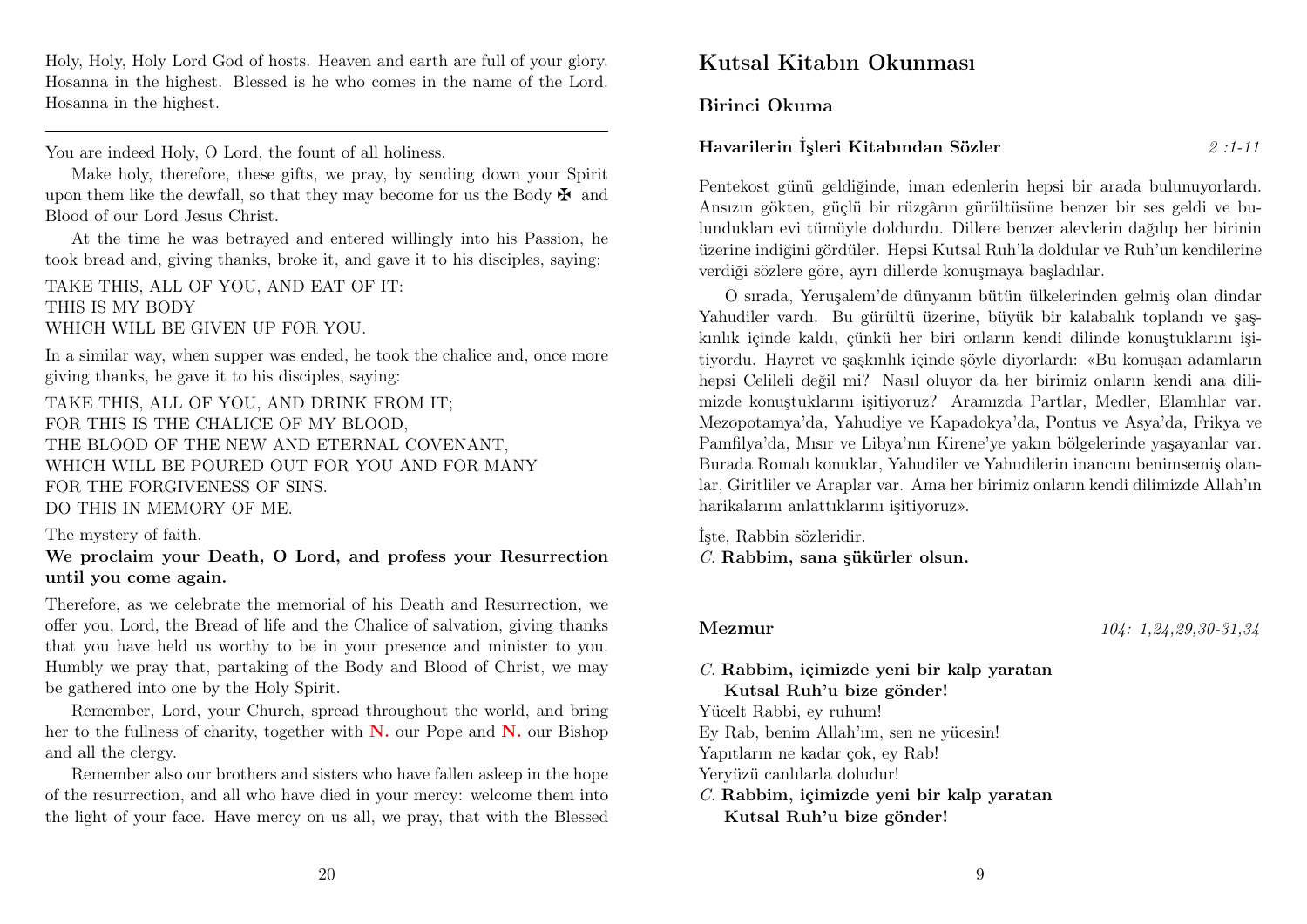May the glory of the Lord endure forever; may the Lord be glad in his works! Pleasing to him be my theme; I will be glad in the Lord. A. Lord, send out your Spirit, and renew the face of the earth.

If you take away their breath, they perish and return to their dust. When you send forth your spirit, they are created, and you renew the face of the earth. A. Lord, send out your Spirit, and renew the face of the earth.

Second Reading

#### A Reading from the Letter of Saint Paul to the Romans  $8:8-17$

Brothers and sisters: Those who are in the flesh cannot please God. But you are not in the flesh; on the contrary, you are in the spirit, if only the Spirit of God dwells in you. Whoever does not have the Spirit of Christ does not belong to him. But if Christ is in you, although the body is dead because of sin, the spirit is alive because of righteousness. If the Spirit of the one who raised Jesus from the dead dwells in you, the one who raised Christ from the dead will give life to your mortal bodies also, through his Spirit that dwells in you. Consequently, brothers and sisters, we are not debtors to the flesh, to live according to the flesh. For if you live according to the flesh, you will die, but if by the Spirit you put to death the deeds of the body, you will live.

For those who are led by the Spirit of God are sons of God. For you did not receive a spirit of slavery to fall back into fear, but you received a Spirit of adoption, through whom we cry, "Abba, Father!" The Spirit himself bears witness with our spirit that we are children of God, and if children, then heirs, heirs of God and joint heirs with Christ, if only we suffer with him so that we may also be glorified with him.

The word of the Lord. A. Thanks be to God

### Şükran Duası

R. Kardeşlerim, Allah'ın benim ve sizin kurbanınızı sevgiyle kabul etmesi için, hep beraber dua edelim.

C. Allah, kendi adının şanı ve yüceliği, bizim ve tüm Kilisenin iyiliği için senin ellerinden bu kurbanı kabul etsin.

#### Adaklar üzerine Dua

R. Allah'ım, merhametinle Oğlu'nun vaatlerini gerçekleştir. Kutsal Ruh, katıldığımız bu kutsal Ayin'in gerçek manasını daha iyi anlamamızı sağlasın ve kalplerimizi hakikat ışığıyla aydınlatsın. Bunu Rabbimiz Mesih İsa'nın adına senden dileriz.

C. Amin.

- R. Rab sizinle olsun.
- $C$ . Ve sizin ruhunuzla.
- R. Kalplerimizi Allah'a yükseltelim.
- C. Kalplerimiz Rab iledir.
- R. Rabbimiz Allah'a şükredelim.
- C. Gerçekten bu doğru ve gereklidir.

R. Rabbimiz, Aziz Peder, ebedi ve kadir Allah, her zaman ve her yerde seni övmek ve sana şükretmek bir görevdir ve bir selamet yoludur.

Kurtuluşumuzu tamamen gerçekleştirmek için, hayatlarını biricik Oğlunla birleştirmek suretiyle kendi evlatların olarak saydığın bizlere bugün Kutsal Ruh'u bağışladın. Kilisenin başlangıcında bütün milletlere gerçek Allah'ı tanıtan ve her birinin kendi dili ile aynı imanı belirtmesini sağlayan senin Ruh'undur.

Bu nedenle bütün Hıristiyanlar sevinçten coşar. Melekler ve bütün Azizlerle beraber yüce haşmetini yüceltir ve tek bir sesle deriz ki:

#### Sanctus

Sanctus, Sanctus, Sanctus Dóminus Deus Sábaoth. Pleni sunt cæli et terra glória tua. Hosánna in excélsis. Benedíctus qui venit in nómine Dómini. Hosánna in excélsis.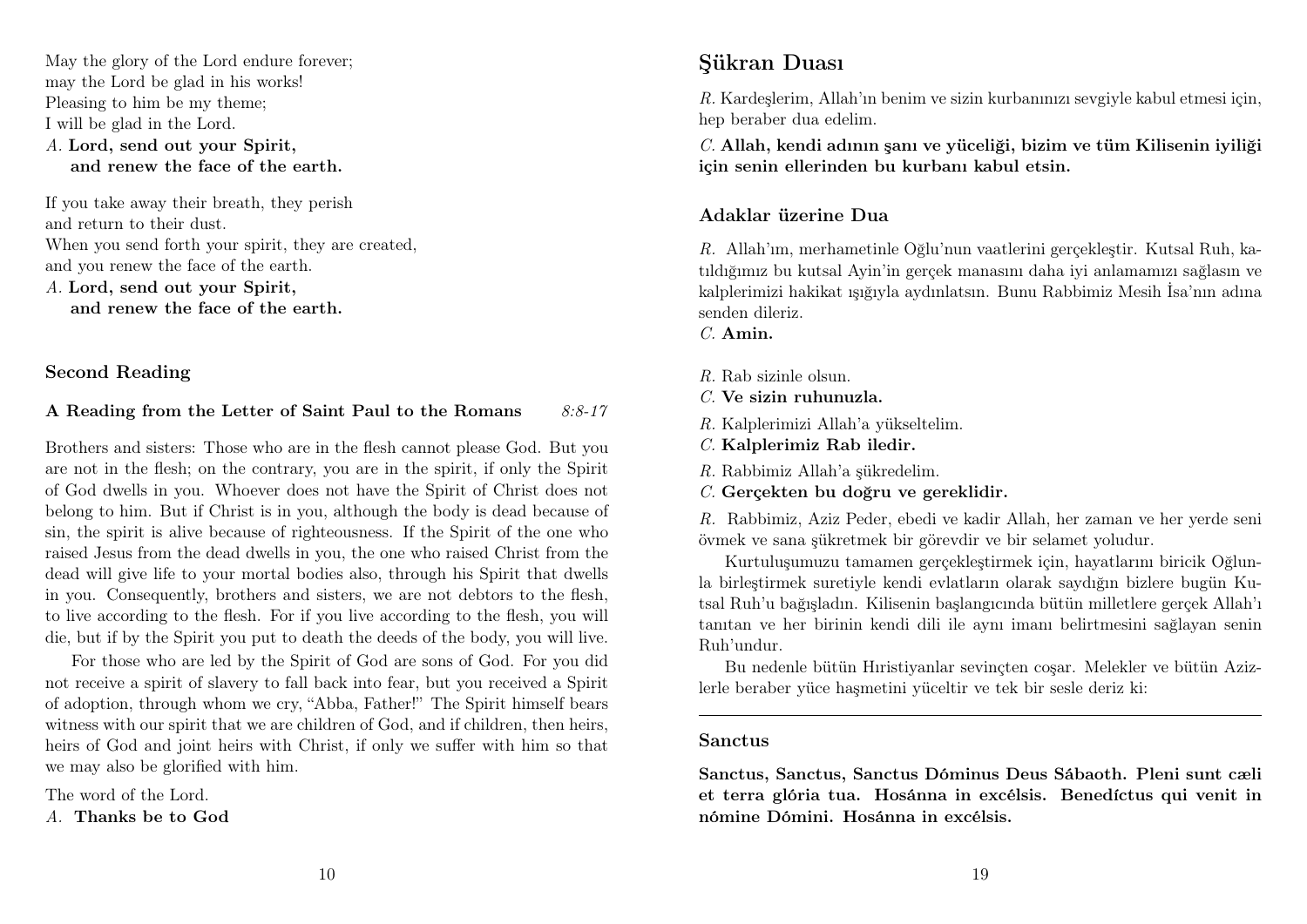### Liturgy of the Eucharist

P. Pray, brethren, that my sacrifice and yours may be acceptable to God, the almighty Father.

A. May the Lord accept the sacrifice at your hands for the praise and glory of his name, for our good and the good of all his holy Church.

#### Prayer over the Offerings

P. Grant, we pray, O Lord, that, as promised by your Son, the Holy Spirit may reveal to us more abundantly the hidden mystery of this sacrifice and graciously lead us into all truth. Through Christ our Lord.

- A. Amen.
- P. The Lord be with you.
- A. And with your spirit.
- P. Lift up your hearts.
- A. We lift them up to the Lord.
- P. Let us give thanks to the Lord our God.
- A. It is right and just.

P. It is truly right and just, our duty and our salvation, always and everywhere to give you thanks, Lord, holy Father, almighty and eternal God.

For bringing your Paschal Mystery to completion, you bestowed the Holy Spirit today on those you made your adopted children by uniting them to your Only Begotten Son. This same Spirit, as the Church came to birth, opened to all peoples the knowledge of God and brought together many languages of the earth in profession of the one faith.

Therefore, overcome with paschal joy, every land, every people exults in your praise and even the heavenly Powers, with the angelic hosts, sing together the unending hymn of your glory, as they acclaim:

#### Sanctus

Sanctus, Sanctus, Sanctus Dóminus Deus Sábaoth. Pleni sunt cæli et terra glória tua. Hosánna in excélsis. Benedíctus qui venit in nómine Dómini. Hosánna in excélsis.

Alırsın soluklarını, Ölürler ve toprağa dönerler. Soluğunu yollarsın, canlanırlar. Tazelersin toprağın yüzünü. C. Rabbim, içimizde yeni bir kalp yaratan Kutsal Ruh'u bize gönder!

Sürsün Rabbin yüceliği ebediyen! Sevinsin Rab, eserleriyle! Ben yaşadıkça, Rabbi öveceğim; Ben oldukça, Allah'ımı yücelteceğim. C. Rabbim, içimizde yeni bir kalp yaratan Kutsal Ruh'u bize gönder!

#### İkinci Okuma

#### Aziz Pavlus'un Romalılara Mektubundan Sözler 8,8-17

Kardeşlerim, benliğin denetiminde olanlar Allah'ı hoşnut edemezler. Ne var ki, Allah'ın Ruhu içinizde yaşıyorsa, siz benliğin değil, Ruh'un denetimindesiniz. Ama bir kişide Mesih'in Ruhu yoksa o kişi Mesih'in değildir. Eğer Mesih içinizde ise, bedeniniz günahtan ötürü ölü olmakla beraber, aklanmış olduğunuz için ruhunuz diridir. Mesih İsa'yı ölümden dirilten Allah'ın Ruhu içinizde yaşıyorsa, Mesih'i ölümden dirilten Allah, içinizde yaşayan Ruh'uyla ölümlü bedenlerinize de yaşam verecektir.

Öyleyse kardeşlerim, borçluyuz ama doğal benliğe göre yaşamak için benliğe borçlu değiliz. Çünkü benliğe göre yaşarsanız öleceksiniz; ama bedenin kötü işlerini Ruh'la öldürürseniz, yaşayacaksınız. Allah'ın Ruhuyla yönetilenlerin hepsi Allah'ın oğullarıdır. Çünkü sizi tekrar korkuya götüren kölelik ruhunu almadınız, oğulluk ruhunu aldınız. Bu ruhla, «Abba, Baba!» diye sesleniriz. Ruh'un kendisi, bizim ruhumuzla birlikte, Allah'ın çocukları olduğumuza tanıklık eder. Eğer Allah'ın çocuklarıysak, aynı zamanda mirasçıyız. Mesih'le birlikte yüceltilmek üzere Mesih'le birlikte acı çekiyorsak, Allah'ın mirasçılarıyız, Mesih'le ortak mirasçılarız.

İşte, Rabbin sözleridir. C. Rabbim, sana şükürler olsun.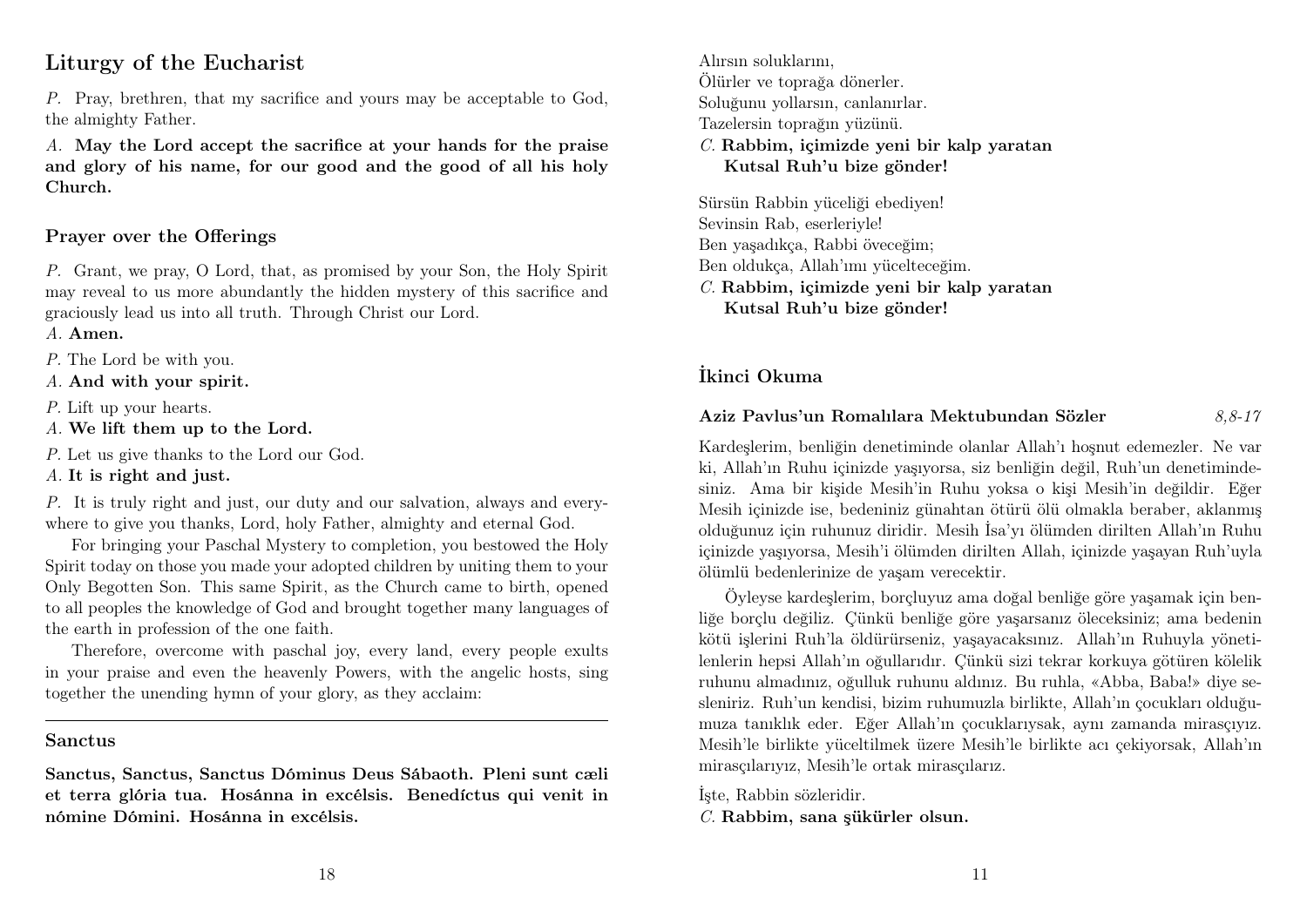Come, Holy Spirit, come! And from your celestial home Shed a ray of light divine!

Come, Father of the poor! Come, source of all our store! Come, within our bosoms shine.

You, of comforters the best; You, the soul's most welcome guest; Sweet refreshment here below;

In our labor, rest most sweet; Grateful coolness in the heat; Solace in the midst of woe.

O most blessed Light divine, Shine within these hearts of yours, And our inmost being fill!

Where you are not, we have naught, Nothing good in deed or thought, Nothing free from taint of ill.

Heal our wounds, our strength renew; On our dryness pour your dew; Wash the stains of guilt away:

Bend the stubborn heart and will; Melt the frozen, warm the chill; Guide the steps that go astray.

On the faithful, who adore And confess you, evermore In your sevenfold gift descend:

Give them virtue's sure reward; Give them your salvation, Lord; Give them joys that never end. Amen. Alleluia. Kutsal Ruh'un kudretiyle bakire Meryem'den vücut alıp insan oldu. Pontius Pilatus zamanında bizim için ıstırap çekerek çarmıha gerildi, öldü, gömüldü ve Kutsal Yazılara göre üçüncü gün dirildi. Göğe çıktı ve Pederin sağında oturmaktadır. Dirileri ve ölüleri yargılamak için şanla tekrar gelecek ve onun hükümdarlığı son bulmayacaktır.

Peygamberler aracılığıyla konuşmuş olan, Peder ve Oğul'dan çıkıp, Peder ve Oğul ile birlikte tapılan ve yüceltilen, hayatın kaynağı ve Rab olan Kutsal Ruh'a inanıyorum.

Havarilerin inancına dayanan, Katolik ve Kutsal olan tek Kilise'ye inanıyorum. Günahların affedilmesi için tek bir vaftizi kabul ediyorum. Ölülerin dirilişini ve ebedi hayatı bekliyorum. Amin

#### Evrensel Dualar

R. Allah'ın yaptığı harika işleri anlatmaları için Rabbin Ruh'u Havarilerin üzerine indi. Bu Ruh'a paydaş olmak ve yeryüzüne Müjde'yi ilan etmek için dua edelim.

- C. Ey Allah'ın Ruh'u bizi aydınlat!
- Gel ey Ruh, içimizde Allah'ın Sözüne karşı sadakat ateşini tutuştur.
- Gel ey Ruh, içimizde yoksullara adalet ateşini tutuştur.
- Gel ey Ruh, içimizde, merhametle hizmet etme ateşini tutuştur.
- Gel ey Ruh, içimizde tükenmeyen dua ateşini tutuştur.
- Gel ey Rab, içimizde hayata saygı ateşini tutuştur.
- Gel ey Ruh, içimizde birlik ve barış ateşini tutuştur.
- Gel ey Rab, içimizde yeni Pentekost ateşini alevlendir.

R. Allah'ım sana dünyanın kurtuluşu için yalvarıyoruz. Ruh'un kalplerimizi aydınlatsın, dualarımızı esinlesin, bizi Mesih'te birleştirsin. Bunu seninle ve Kutsal Ruh'la birlikte şimdi ve ebediyen hükmeden Oğlun Rabbimiz Mesih İsa'nın adına senden dileriz.

C. Amin.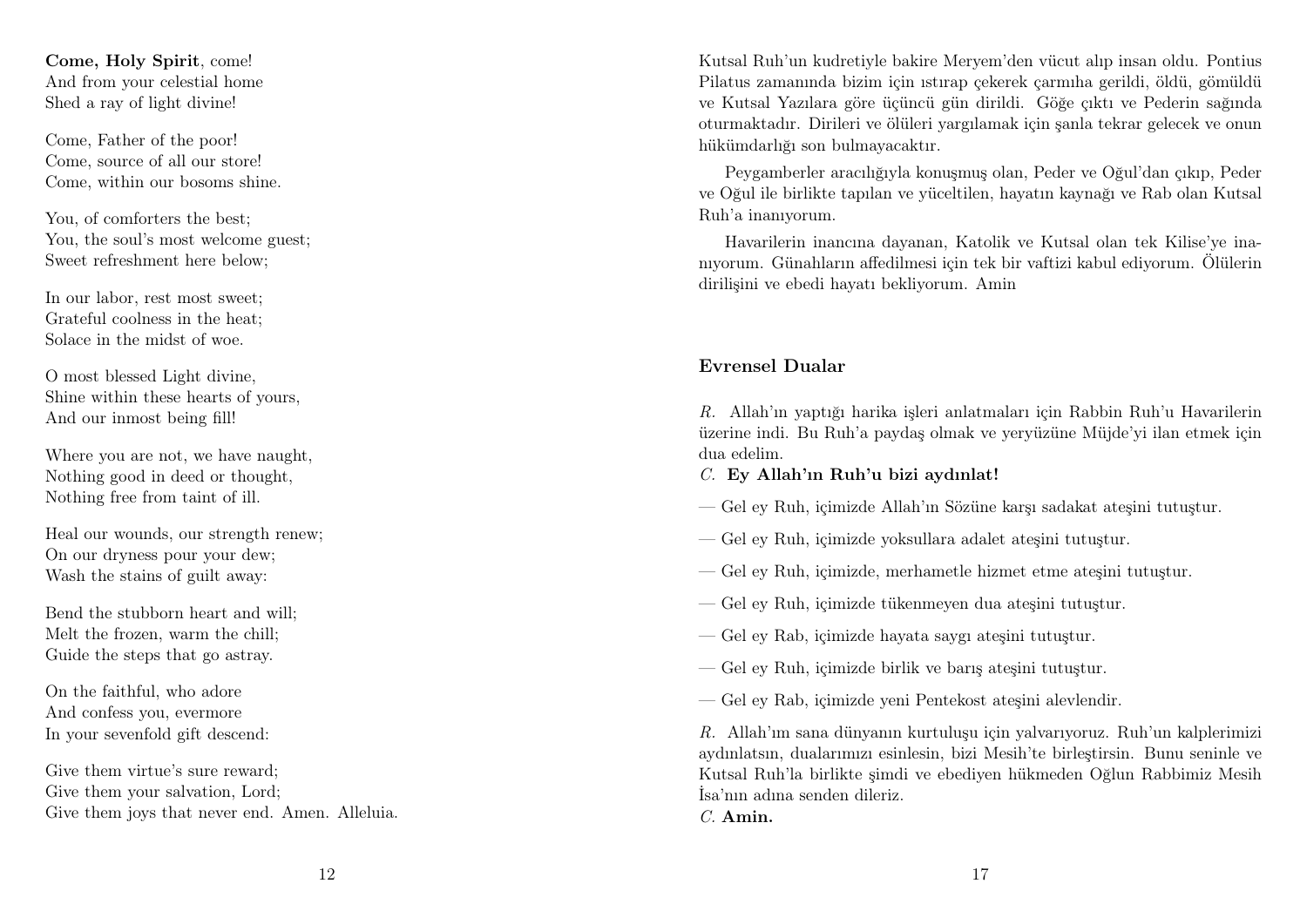him all things were made. For us men and for our salvation he came down from heaven, and by the Holy Spirit was incarnate of the Virgin Mary, and became man. For our sake he was crucified under Pontius Pilate, he suffered death and was buried, and rose again on the third day in accordance with the Scriptures. He ascended into heaven and is seated at the right hand of the Father. He will come again in glory to judge the living and the dead and his kingdom will have no end.

I believe in the Holy Spirit, the Lord, the giver of life, who proceeds from the Father and the Son, who with the Father and the Son is adored and glorified, who has spoken through the prophets.

I believe in one, holy, catholic and apostolic Church. I confess one Baptism for the forgiveness of sins and I look forward to the resurrection of the dead and the life of the world to come. Amen.

#### Intercessions

P. As the Body of Christ, let us pray to the Father in the one faith, hope, and love the One Spirit bestows:

#### A. Lord, hear our prayer.

— Father, bestow your gift of Wisdom on our Holy Father and bishops, our priests, deacons, and all your holy Church. Lord, send forth your Spirit:

— Grant your gift of Understanding to local and national authorities, for the material and spiritual well-being of their peoples. Lord, send forth your Spirit:

— Instill your gift of Right Judgment in parents and children, employers and employees, custodians of the law and of the courts. Lord, send forth your Spirit:

— Implant your gift of Knowledge in this year's graduates. Lord, send forth your Spirit:

— Pour forth your gift of Wonder and Awe in Your presence on teachers and artists, scientists and medical personnel. Lord, send forth your Spirit:

— Infuse your gift of Courage within sick and suffering people Lord, send forth your Spirit:

P. God our Father, bring to fruition in us the Pentecostal outpouring of your Holy Spirit, through Christ our Lord.

A. Amen.

#### Sequentia (Pentekost Ezgisi)

Veni, Sancte Spiritus, et emitte caelitus lucis tuae radium.

Veni, pater pauperum, veni, dator munerum, veni, lumen cordium.

Consolator optime, dulcis hospes animae, dulce refrigerium.

In labore requies. in aestu temperies, in fletu solatium.

O lux beatissima, reple cordis intima tuorum fidelium.

Sine tuo numine, nihil est in homine, nihil est innoxium.

Lava quod est sordidum, riga quod est aridum, sana quod est saucium.

Flecte quod est rigidum, fove quod est frigidum, rege quod est devium.

Da tuis fidelibus, in te confidentibus, sacrum septenarium.

Da virtutis meritum, da salutis exitum, da perenne gaudium.

Gel, Kutsal Ruh, yüce göklerden, nurunla doldur kalplerimizi.

Gel bize, düşkünlerin babası, Gel, nimetlerin kaynağı, Gel kalplerimizin nuru.

Sen, bizi avutursun, ruhumuzun aziz misafirisin, kalplerimizin tatlı serinliğisin.

Yorgunlukta istirahat, Ateşte serinlik, Yaşlı gözlerde ümitsin.

Ey mutluluğun nuru, müminlerin ruhu, kalplerimiz seninle dolu.

Senin gücün olmayınca, İyilik kalmaz insanda, kötülük kaplar ruhunu.

Lekeli kalpleri yıka, kuru olanları sula, yaralı kalpleri sar.

Sert kalpleri yumuşat, soğuk kalpleri ısıt, düzensiz ruhlara düzen ver.

Sana güvenlere, sana iman edenlere yedi armağanını bağışla.

Fazilet ve nimet, ölümden sonra selamet, ebedî mutluluk temin et.